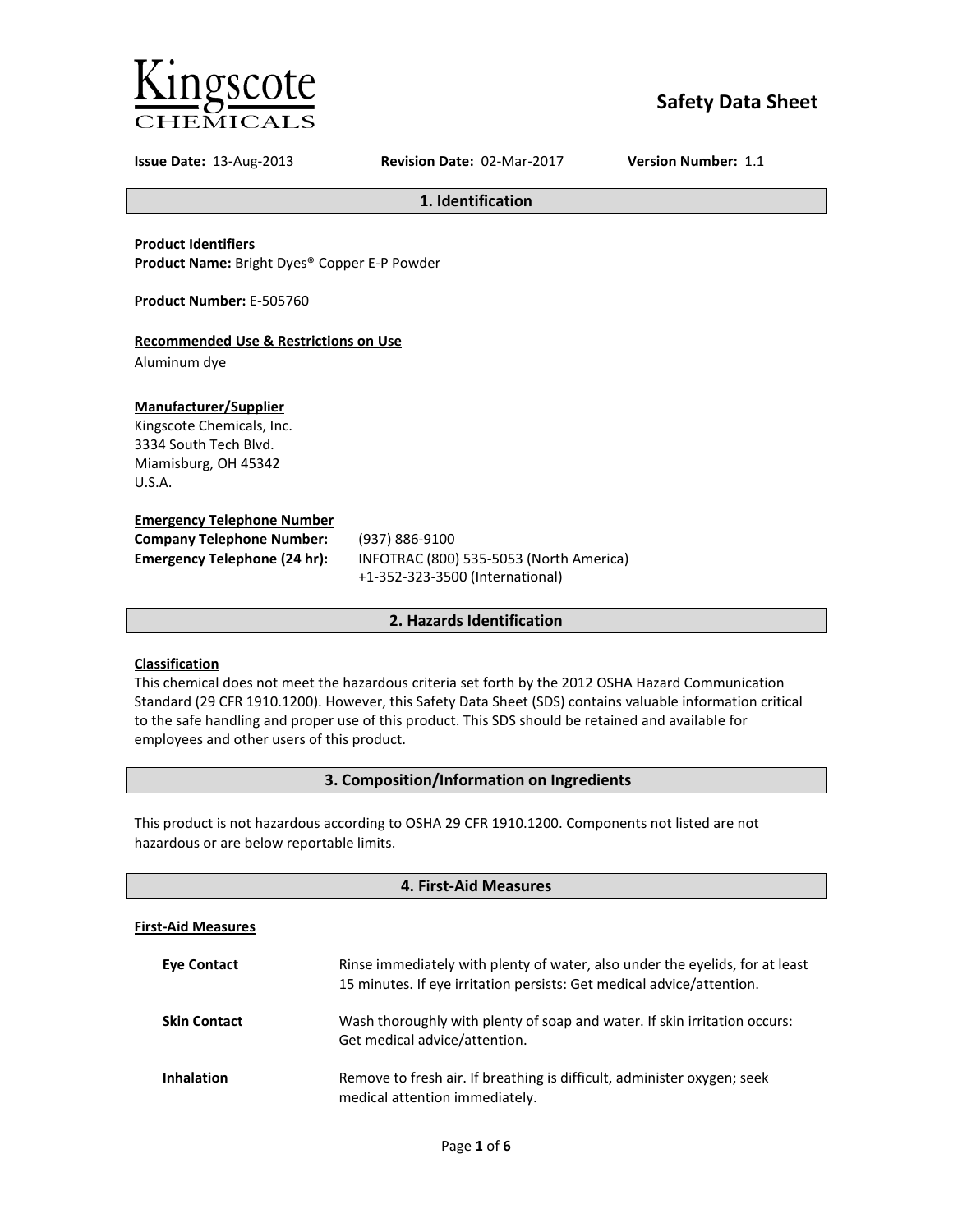**Ingestion** Rinse mouth. DO NOT induce vomiting. Drink plenty of water. Never give anything by mouth to an unconscious person. Get medical attention if large quantities were ingested or if nausea occurs.

### **Most Important Symptoms and Effects**

**Symptoms** Will cause staining of the skin on contact. May cause eye irritation. Inhalation of dust may cause respiratory irritation. Ingestion may cause urine to be an orange color until the dye has been washed through the system.

#### **Indication of Any Immediate Medical Attention and Special Treatment Needed**

**Notes to Physician** Treat symptomatically.

### **5. Fire-Fighting Measures**

### **Suitable Extinguishing Media**

Water spray (fog). Carbon dioxide (CO2). Dry chemical. Regular foam.

### **Unsuitable Extinguishing Media**

Not determined

# **Specific Hazards Arising from the Chemical**

Remote possibility of dust explosion. Burning may produce oxides of carbon and nitrogen (NOx).

### **Protective Equipment and Precautions for Firefighters**

Wear self-contained breathing apparatus pressure-demand, MSHA/NIOSH (approved or equivalent) and full protective gear.

# **6. Accidental Release Measures**

### **Personal Precautions, Protective Equipment and Emergency Procedures**

| <b>Personal Precautions</b>                                 | Use personal protective equipment as recommended in Section 8.                                                    |
|-------------------------------------------------------------|-------------------------------------------------------------------------------------------------------------------|
| <b>Environmental Precautions</b>                            | Prevent from entering into soil, ditches, sewers, waterways and/or<br>groundwater. See Section 12 and Section 13. |
| <b>Methods and Material for Containment and Cleaning Up</b> |                                                                                                                   |

| <b>Methods for Containment</b> | Prevent further leakage or spillage if safe to do so.                                 |
|--------------------------------|---------------------------------------------------------------------------------------|
| <b>Methods for Cleaning Up</b> | Sweep up and collect into suitable containers for disposal. Flush area<br>with water. |

### **7. Handling and Storage**

### **Precautions for Safe Handling**

| <b>Advice on Safe Handling</b> | Handle in accordance with good industrial hygiene and safety practices. |  |
|--------------------------------|-------------------------------------------------------------------------|--|
|                                | Use personal protection recommended in Section 8. Avoid contact with    |  |
|                                | skin, eyes, or clothing. Avoid breathing dusts. Contaminated clothing   |  |
|                                | should not be allowed out of the workplace.                             |  |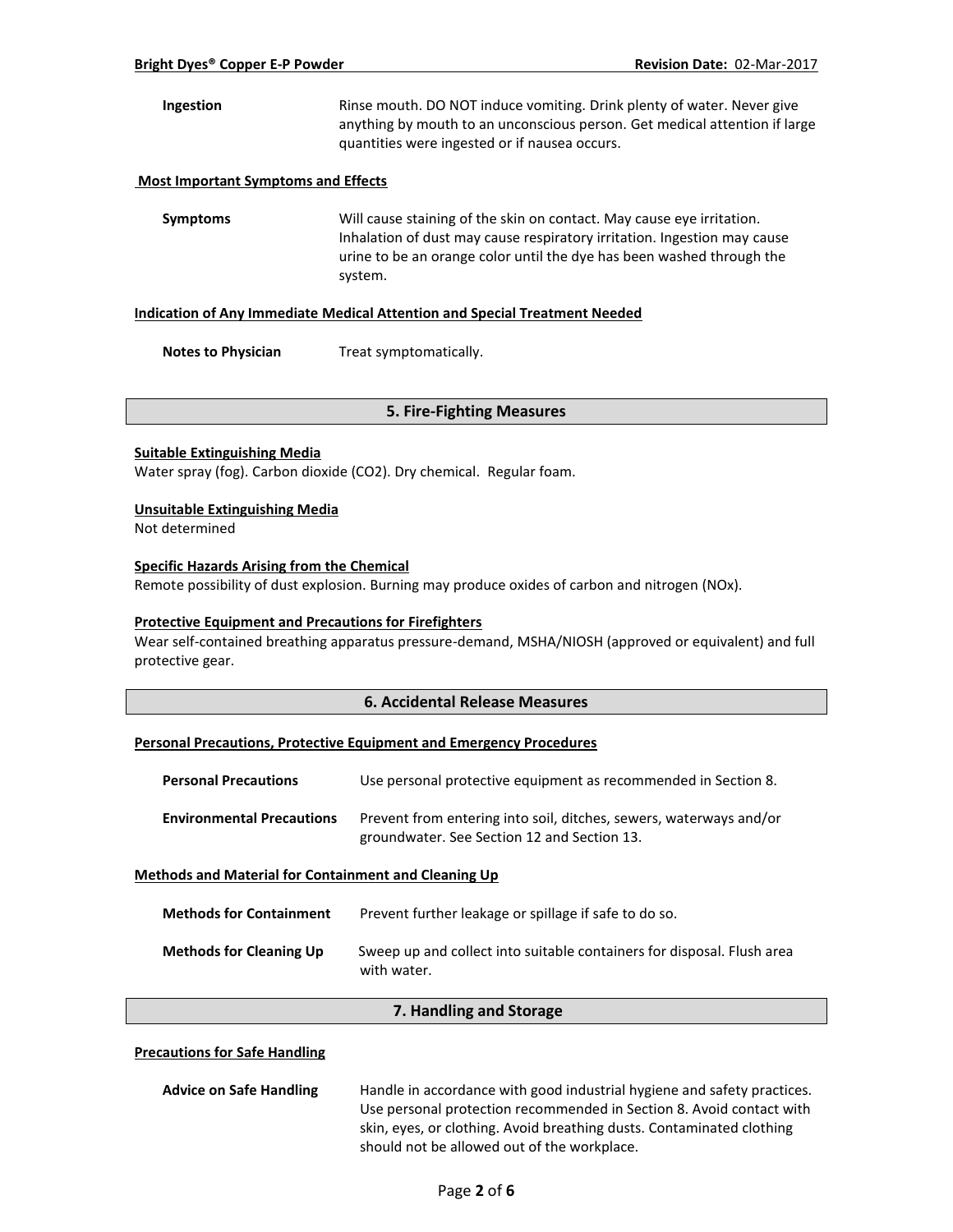# **Conditions for Safe Storage, Including Incompatibilities**

| <b>Storage Conditions</b>     | Keep container tightly closed and store in a cool, dry, and well-<br>ventilated area. Store away from heat, sparks, open flame or any other<br>ignition source. |
|-------------------------------|-----------------------------------------------------------------------------------------------------------------------------------------------------------------|
| <b>Incompatible Materials</b> | None known based on information supplied.                                                                                                                       |

# **8. Exposure Controls / Personal Protection**

### **Exposure Guidelines**

This product, as supplied, does not contain any hazardous materials with occupational exposure limits established by the region specific regulatory bodies.

### **Engineering Controls**

Ensure adequate ventilation, especially in confined areas. Eyewash stations. Showers.

### **Individual Protection Measures, Such as Personal Protective Equipment:**

| <b>Eve/Face Protection</b>        | Avoid contact with eyes.                                                |
|-----------------------------------|-------------------------------------------------------------------------|
| <b>Skin &amp; Body Protection</b> | Rubber gloves. Suitable protective clothing.                            |
| <b>Respiratory Protection</b>     | Use NIOSH-approved dust mask if dusty conditions exist.                 |
| <b>Hygiene Measures</b>           | Handle in accordance with good industrial hygiene and safety practices. |

# **9. Physical and Chemical Properties**

# **Information on Basic Physical and Chemical Properties**

| <b>Physical State</b>            | Solid                        | Odor                  | None apparent  |
|----------------------------------|------------------------------|-----------------------|----------------|
| Appearance                       | Red-orange powder            | <b>Odor Threshold</b> | Not determined |
| Color                            | Red-orange                   |                       |                |
|                                  |                              |                       |                |
| <b>Property</b>                  | <b>Values</b>                |                       |                |
| pH                               | $8.5 - 9.0$ (2 g/L solution) |                       |                |
| <b>Melting/Freezing Point</b>    | Not applicable               |                       |                |
| <b>Boiling Point/Range</b>       | Not applicable               |                       |                |
| <b>Flash Point</b>               | Not applicable               |                       |                |
| <b>Evaporation Rate</b>          | Not applicable               |                       |                |
| Flammability (solid, gas)        | Non-flammable                |                       |                |
| <b>Upper Flammability Limits</b> | Not applicable               |                       |                |
| <b>Lower Flammability Limits</b> | Not applicable               |                       |                |
| <b>Vapor Pressure</b>            | Not applicable               |                       |                |
| <b>Vapor Density</b>             | Not applicable               |                       |                |
| <b>Relative Density</b>          | Not applicable               |                       |                |
| <b>Specific Gravity</b>          | Not applicable               |                       |                |
| Solubility                       | Soluble in water             |                       |                |
| <b>Partition Coefficient</b>     | Not determined               |                       |                |
| <b>Auto-ignition Temperature</b> | Not determined               |                       |                |
| <b>Decomposition Temperature</b> | Not determined               |                       |                |
| <b>Viscosity</b>                 | Not determined               |                       |                |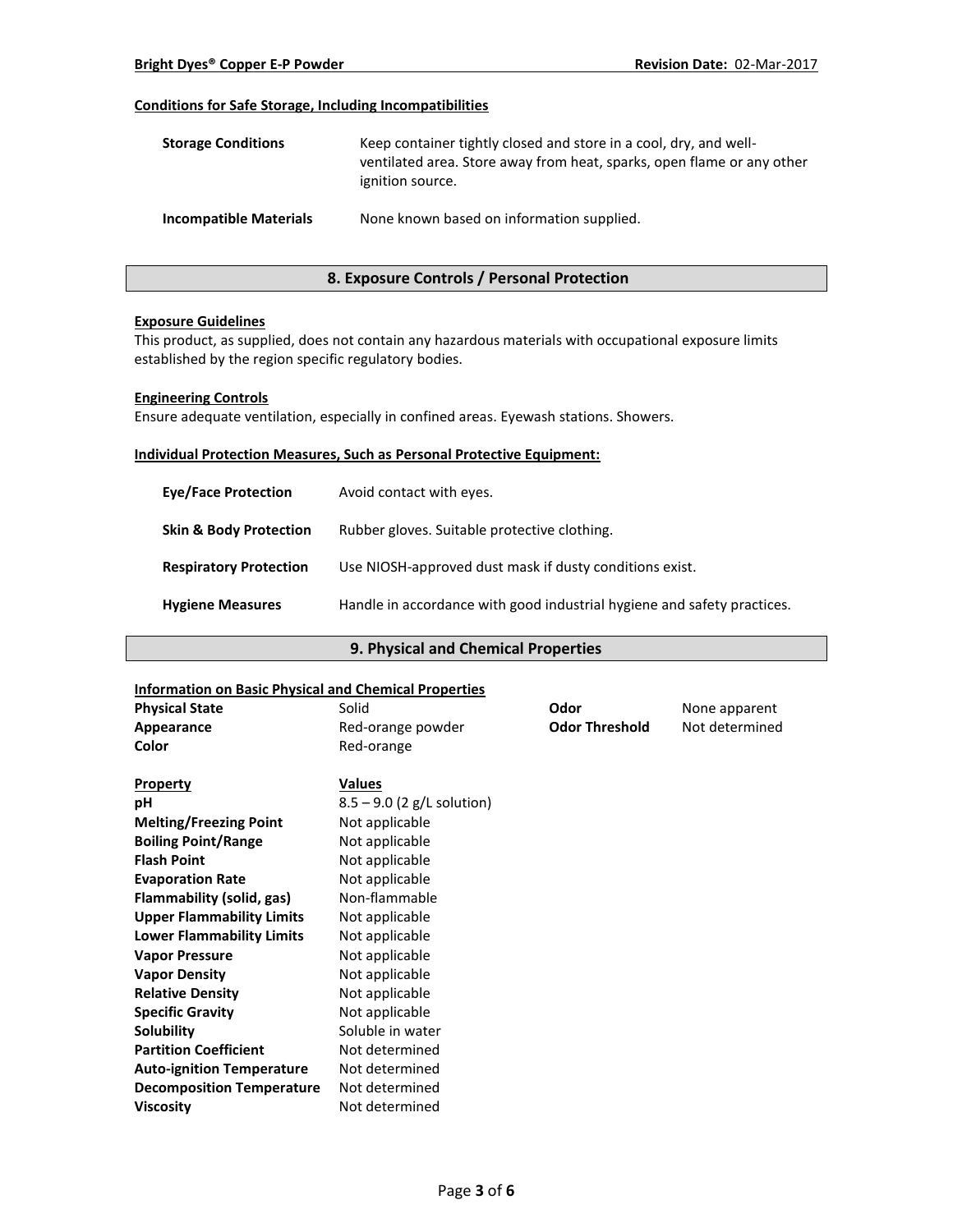# **10. Stability and Reactivity**

# **Reactivity**

Not reactive under normal conditions.

# **Chemical Stability**

Stable under recommended storage conditions.

#### **Possibility of Hazardous Reactions**

None under normal processing.

#### **Conditions to Avoid**

Keep out of reach of children.

### **Incompatible Materials**

None known based on information supplied.

#### **Hazardous Decomposition Products**

Oxides of carbon and nitrogen (NOx).

# **11: Toxicological Information**

#### **Information on Likely Routes of Exposure**

| <b>Inhalation</b>   | Avoid inhalation of dust.            |
|---------------------|--------------------------------------|
| Ingestion           | Do not ingest.                       |
| <b>Skin Contact</b> | May cause an allergic skin reaction. |
| <b>Eye Contact</b>  | Avoid contact with eyes.             |

# **Delayed, Immediate, and Chronic Effects from Short- and Long-Term Exposure**

May cause an allergic skin reaction.

# **Numerical Measures of Toxicity**

Not determined

# **Symptoms Associated with Exposure**

See Section 4 of this SDS for symptoms.

# **Carcinogenicity**

| <b>NTP</b>  | None |
|-------------|------|
| <b>IARC</b> | None |
| <b>OSHA</b> | None |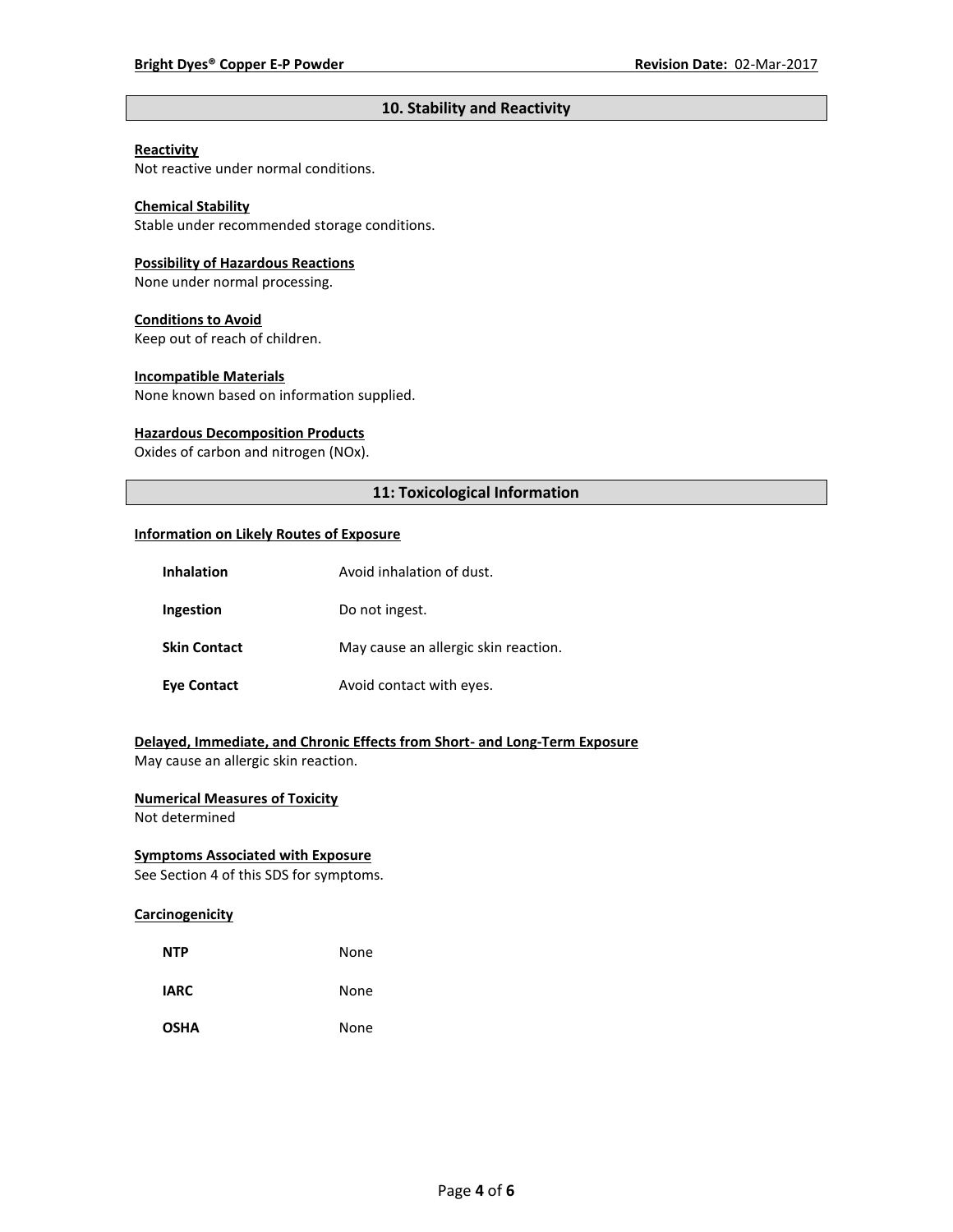#### **12. Ecological Information**

### **Ecotoxicity**

This product is not classified as environmentally hazardous. However, this does not exclude the possibility that large or frequent spills can have a harmful or damaging effect on the environment.

#### **Component Information**

Not available

# **Persistence/Degradability**

Not determined

#### **Bioaccumulation**

Not determined

#### **Mobility**

Not determined

#### **Other Adverse Effects**

Not determined

### **13. Disposal Considerations**

#### **Waste Disposal Methods**

Dispose of in accordance with federal, state, and local regulations.

#### **Contaminated Packaging**

Do not re-use empty containers.Dispose of containers in accordance with federal, state, and local regulations.

### **14. Transport Information**

#### **Note**

See current shipping paper for most up-to-date shipping information, including exemptions and special circumstances.

| DOT         | Not regulated |
|-------------|---------------|
| IATA        | Not regulated |
| <b>OMDG</b> | Not regulated |

#### **15: Regulatory Information**

#### **International Inventories**

Not determined

#### **U.S. Federal Regulations**

**CERCLA** This material, as supplied, does not contain any substances regulated as hazardous substances under the Comprehensive Environmental Response Compensation and Liability Act (CERCLA) (40 CFR 302) or the Superfund Amendments and Reauthorization Act (SARA) (40 CFR 355).